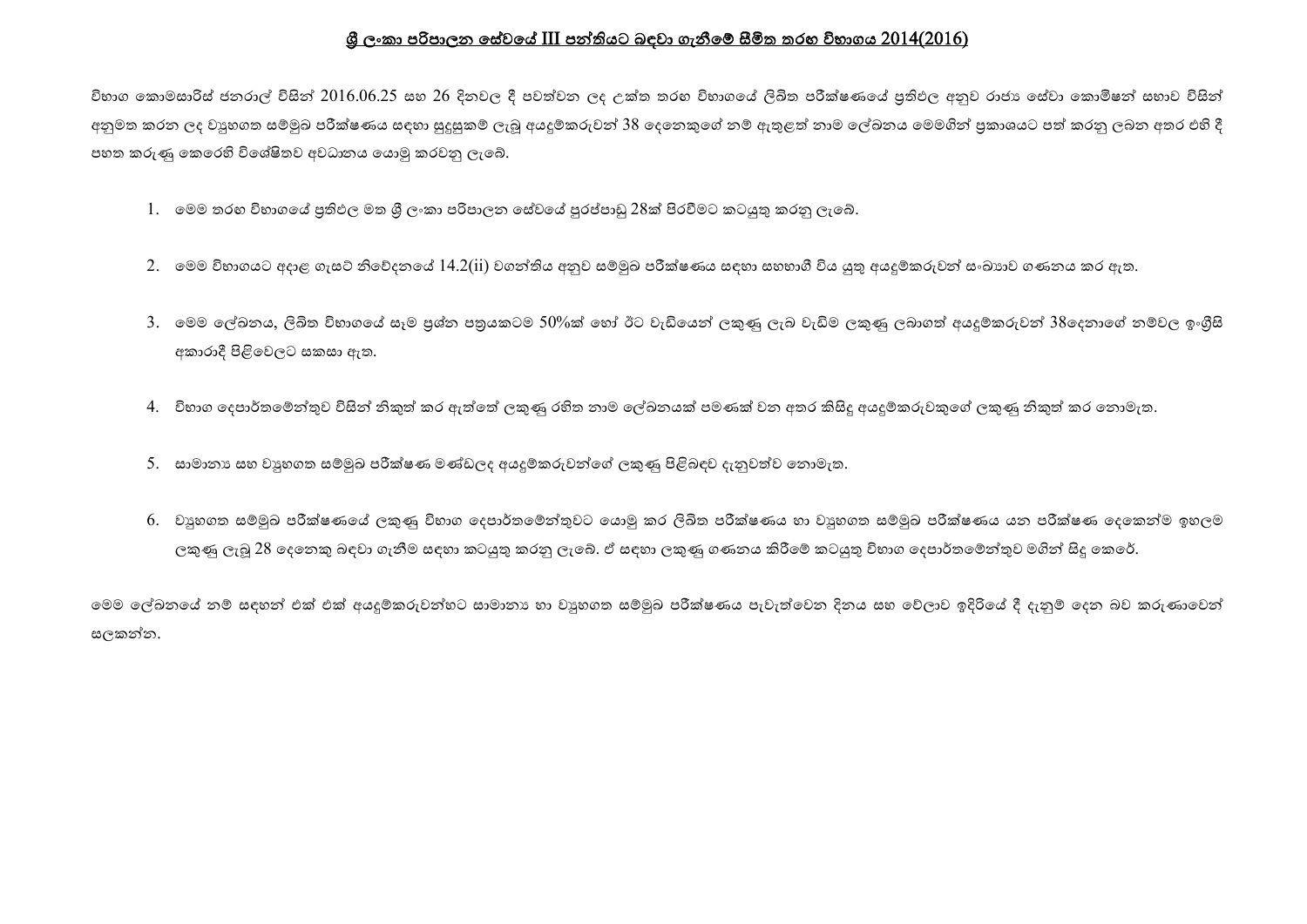## இலங்கை நிர்வாக சேவை தரம் III க்கு ஆட்சேர்ப்பு செய்வதற்கான மட்டுப்படுத்தப்பட்ட போட்டிப்பரீட்சை 2014(2016)

பரீட்சை ஆணையாளர் நாயகத்தினால் 2016.06.25 மற்றும் 26 ஆந் திகதிகளில் நடத்தப்பட்ட மேற்குறிப்பிட்ட போட்டிப் பரீட்சையின் எழுத்துப் பரீட்சை பெறுபேறுகளுக்கு அமைய அரசாங்க சேவை ஆணைக்குமுவினால் அறுமதியளிக்கப்பட்ட கட்டமைக்கப்பட்ட நேர்முகப் பரீட்சைக்குக் கோற்றுவதற்குக் ககைமையடைய 38 விண்ணப்பதாரிகளின் பெயர்கள் அடங்கிய பெயர்ப்பட்டியல் இத்துடன் வெளியிடப்பட்டிருப்பதுடன் கீழ்வரும் விடயம் தொடர்பாகவும் விசேட கவனம் செலுத்தவும்

- 1. இப் போட்டிப்பரீட்சையின் பெறுபெறுகளுக்கமைய இலங்கை நிர்வாக சேவையின் 28 வெற்றிடங்கள் நிரப்பப்படும்
- 2. இப் பரீட்சைக்கு குறித்த வர்த்தமான அறிவித்தலின் பந்தி 14.2(ii) க்கு அமைவாக நேர்முகத் தேர்வுக்கு பங்குபற்ற வேண்டிய விண்ணப்பதாரிகளின் எண்ணிக்கை கணக்கிடப்பட்டுள்ளது.
- 3. இப் பட்டியல், எழுத்துப்பரீட்சையின் எல்லா வினாத்தாளுக்கும் 50%ம் அல்லது அதற்கு மேல் பெற்றவர்களில் ஆகக்கூடிய புள்ளிகள் பெற்ற 38 விண்ணப்பதாரிகளின் பெயர்கள் ஆங்கில அகரவரிசைப்படி பட்டியலிடப்பட்டுள்ளது.
- 4. பரீட்சைத் திணைக்களத்தினால் புள்ளிகள் அற்ற பட்டியலே வமங்கப்பட்டிருப்பதுடன் எந்தவொரு விண்ணப்பதாரிகளுக்கும் பள்ளிகள் அறைப்பப்படவில்லை
- 5. சாதாண மற்றும் கட்டமைக்கப்பட்ட நேர்முகப்பரீட்சை குழாமுக்கும் புள்ளிகள் தொடர்பாக அறியத்தரப்படவில்லை

.

6. கட்டமைக்கப்பட்ட நேர்முகப்பரீட்சையின் புள்ளிகள் பரீட்சைத் திணைக்களத்துக்கு அனுப்பி போட்டிப் பரீட்சையின் எழுத்துப்பரீட்சை மற்றும் கட்டமைக்கப்பட்ட நேர்முகப்பரீட்சை என்பற்றின் புள்ளிகளின் கூட்டுக்கொகையில் ஆகக்கூடிய பள்ளிபெற்ற விண்ணப்பகாரிகள் 28 பேர் ஆட்சேர்க்கப்படுவதுடன் அதற்கான புள்ளிகள் கணக்கிடும் சகல செயற்பாடுகளும் இலங்கை பரீட்சைக் கிணைக்களக்கினால் மேற்கொள்ளப்படும்

இப் பெயர்ப்பட்டியலிலுள்ள ஒவ்வொறு விண்ணப்பதாரிக்கும் சாதாரண மற்றும் கட்டமைக்கப்பட்ட நேர்முகப்பரீட்சை நடைபெறும் திகதி மற்றும் நேரம் பின்னர் அறிவிக்கப்படும் என்பதையும் தயவுடன் கருத்தில் கொள்ளவும்.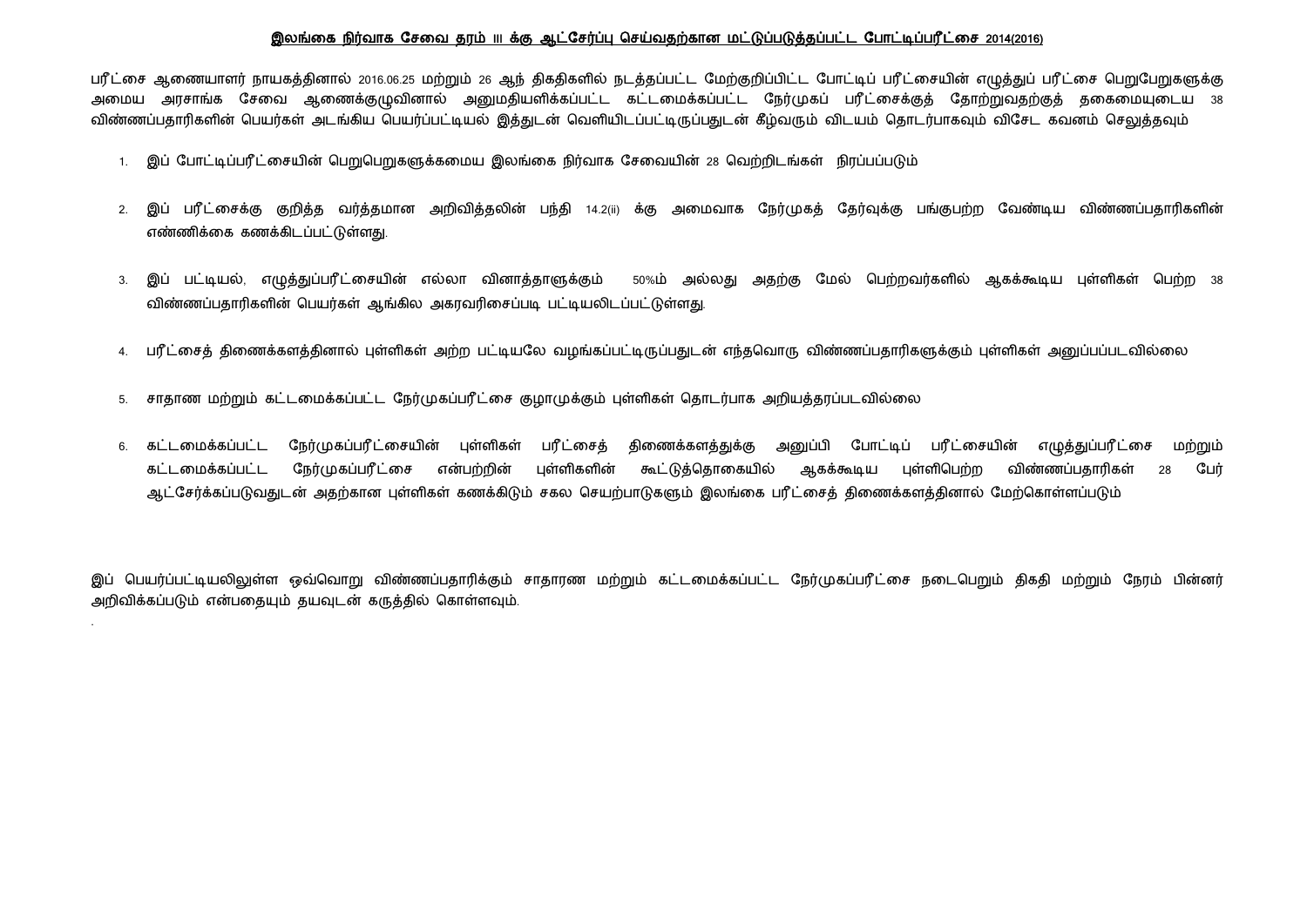## Limited Competitive Examination for the recruitment to Class III of Sri Lanka Administrative Service 2014 (2016)

The list of names of 38 applicant approved by the Public Service Commission, who have become eligible for the structured interview on the results of the aforementioned examination held by the Commissioner General of Examination on  $25<sup>th</sup>$  and  $26<sup>th</sup>$  of June 2016 is hereby published and the special attention is drawn on the following matters.

- 1. Action shall be taken to fill 28 vacancies in Sri Lanka Administrative Service on the results of this competitive examination
- 2. The number of applicants that should appear for the interview has been calculated as per section 14.2 (ii) of the Gazette Notification No.1950 dated 14.01.2016
- 3. The list of name has been prepared in English alphabetical order with the names of 38 applicants who have obtained 50% or more marks for each and every question paper.
- 4. The department of Examination has issued a list of names without mentioning the marks and marks have not been issued for any candidate.
- 5. General and Structured interview boards are also not aware of the marks of the applicants.
- 6. Marks of the structured interview will be send to the Department of Examinations and 28 persons who have secured the highest marks from both written test and the structured interview will be appointed. Calculation of marks for the said purpose is done by the Department of Examinations.

Please note that the date and time of the General and Structured interview of each applicant mentioned in the list of names shall be informed in due course.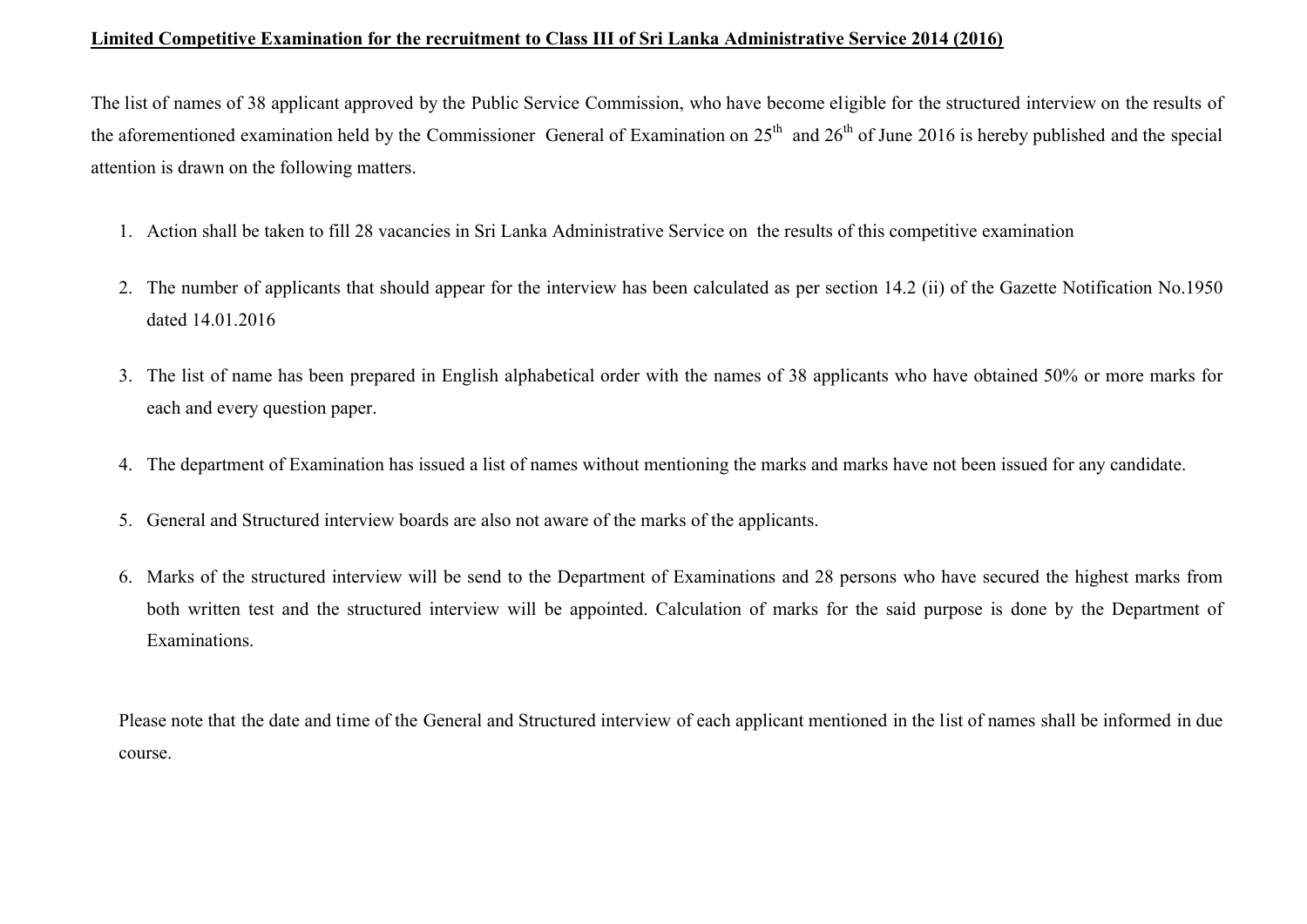## LIMITED COMPETITIVE EXAMINATION FOR RECRUITMENT TO GRADE III OF SRI LANKA ADMINISTRATIVE SERVICE - 2014(2016) LIST OF SELECTED CANDIDATES IN NAME ORDER

| <b>INDEX</b> | <b>NAME</b>                   | NIC NO.     | <b>ADDRESS</b>                                                                                              |
|--------------|-------------------------------|-------------|-------------------------------------------------------------------------------------------------------------|
| 826200       | ABEYRATHNA, A.H.M.R.          | 760962635V  | DIVISIONAL SECRETARIAT, NIKAWERATIYA.                                                                       |
| 820806       | CHAMINDA, J.                  | 770372984V  | CHIEF SECRETARY'S OFFICE, WESTERN PROVINCE, SRAVASTHI MANDIRAYA,<br>SIR MARCUS FERNANDO MAWATHA, COLOMBO 7. |
| 820172       | CHANDANA KUMARA, S.G.         | 771820069V  | RAILWAY TELEGRAPHS OFFICE, MARADANA.                                                                        |
| 818275       | CHANDIMA, B.K.                | 855611201V  | DIVISIONAL SECRETARIAT, JA ELA.                                                                             |
| 811106       | CHANDRIKA, T.A.K.             | 736181959V  | DEVELOPMENT FIELD ASSISTANT, DIVISIONAL SECRETARIAT, NATTANDIYA.                                            |
| 819638       | DEVIKA, H.K.J.                | 836220331V  | DEPARTMENT OF BUILDINGS, 2ND FLOOR, SETHSIRIPAYA, BATTARAMULLA.                                             |
| 814091       | DHARMADASA, K.A.R.T.          | 808553155V  | DIVISIONAL SECRETARIAT, CHILAW.                                                                             |
|              | ROOG TO LOO CAN AVAKE ON A CK | Q2654126711 | DIVICIONAL CECPETARIAT OFFICE RAMIINAKOTLIMA                                                                |

| 800678 | DISSANAYAKE, D.M.C.K. | 836541367V | DIVISIONAL SECRETARIAT OFFICE, BAMUNAKOTUWA. |
|--------|-----------------------|------------|----------------------------------------------|
| 808032 | HETTIARACHCHI, R.K.   | 866901740V | URBAN COUNCIL,AMBALANGODA.                   |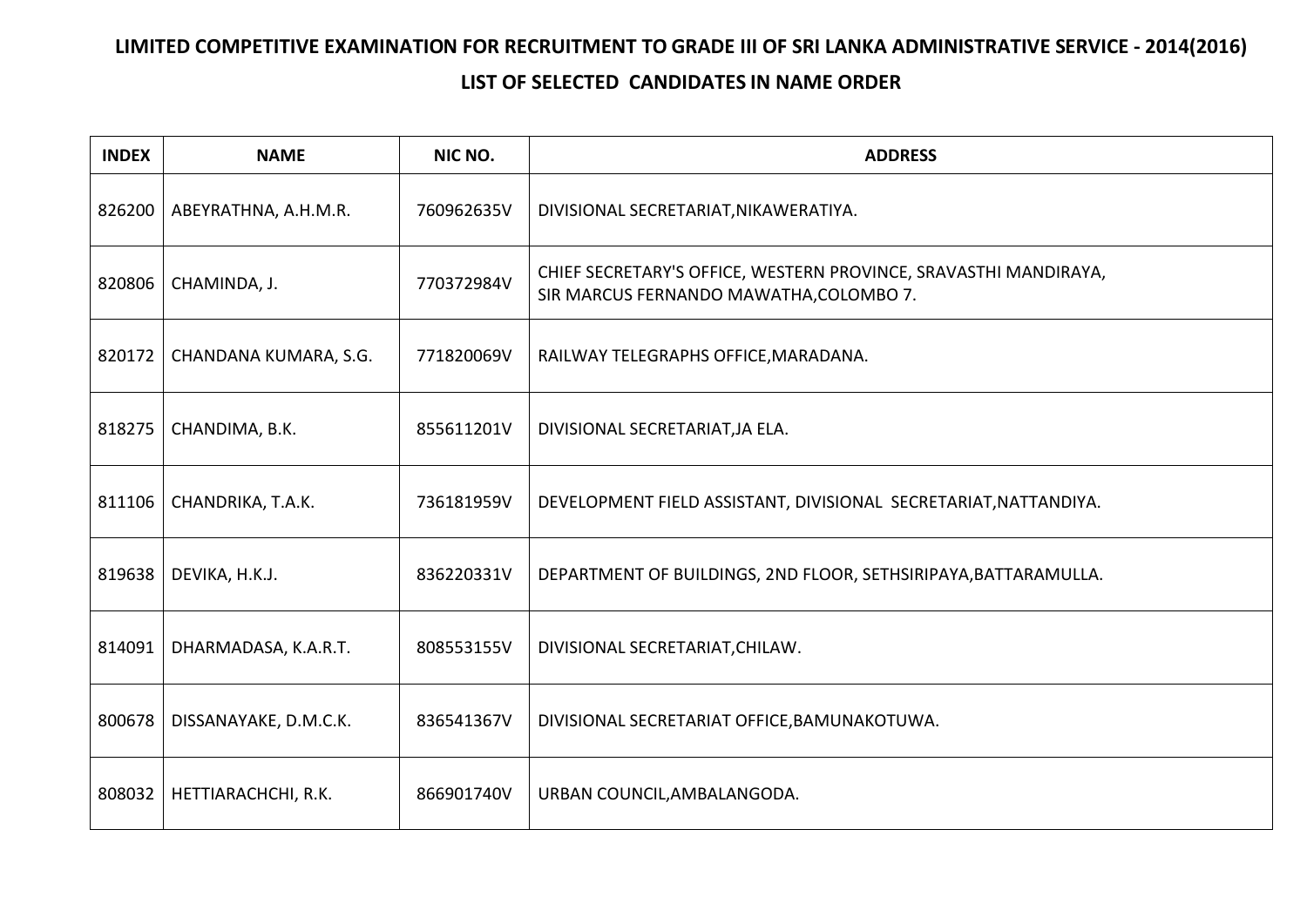| 802506 | HIMADARI, P.W.H.     | 198685303935 | URBAN COUNCIL, HORANA.                                                                                                       |
|--------|----------------------|--------------|------------------------------------------------------------------------------------------------------------------------------|
| 818615 | INGIKA, G.P.         | 727982353V   | DIVISIONAL SECRETARIAT, ELPITIYA.                                                                                            |
| 800015 | IROSHANI, L.H.V.     | 828053191V   | MIN. OF TRANSPORT, TRADE & FOOD AND INDUSTRIES DEV., N.C.P.,<br>PROVINCIAL ADMIN. BUILDING COMPLEX, 1ST FLOOR, ANURADHAPURA. |
| 818003 | JAYAWARDENE, W.P.L.  | 826961333V   | LAND AND DISTRIC REGISTRY, KEGALLE.                                                                                          |
| 801577 | KUMARI, N.G.S.N.     | 776042234V   | URBAN COUNCIL, GAMPOLA.                                                                                                      |
| 805122 | KUMARI, R.M.D.P.     | 805742933V   | DEPARTMENT OF GOVERNMENT INFORMATIONS,<br>163, KIRULAPONE ROAD, POLHENGODA.                                                  |
| 801569 | KUMARI, U.W.C.S.     | 875102354V   | DEPARTMENT OF COOPERATIVE DEVELOPMENT,<br>AHALEPOLA KUMARI HAMI MAWATHA, BOGAMBARA, KANDY.                                   |
| 812617 | KURUPPU, U.K.M.A.K.  | 837093473V   | UVA PROVINCIAL PUBLIC SERVICE COMMISSION, 14/4,<br>PEELIPOTHAGAMA ROAD, PINARAWA, BADULLA.                                   |
| 801003 | LALANI, G.D.         | 797500453V   | DEPARTMENT OF EXPORT AGRICULTURE, 1095, KANDY ROAD, PERADENIYA.                                                              |
| 803618 | LIYANAGE, L.H.       | 817340458V   | DISTRICT SECRETARIAT, KANDY.                                                                                                 |
| 824348 | NADEESHANI, W.H.A.S. | 826543981V   | DIVISIONAL SECRETARIAT, ANGUNAKOLAPELESSA.                                                                                   |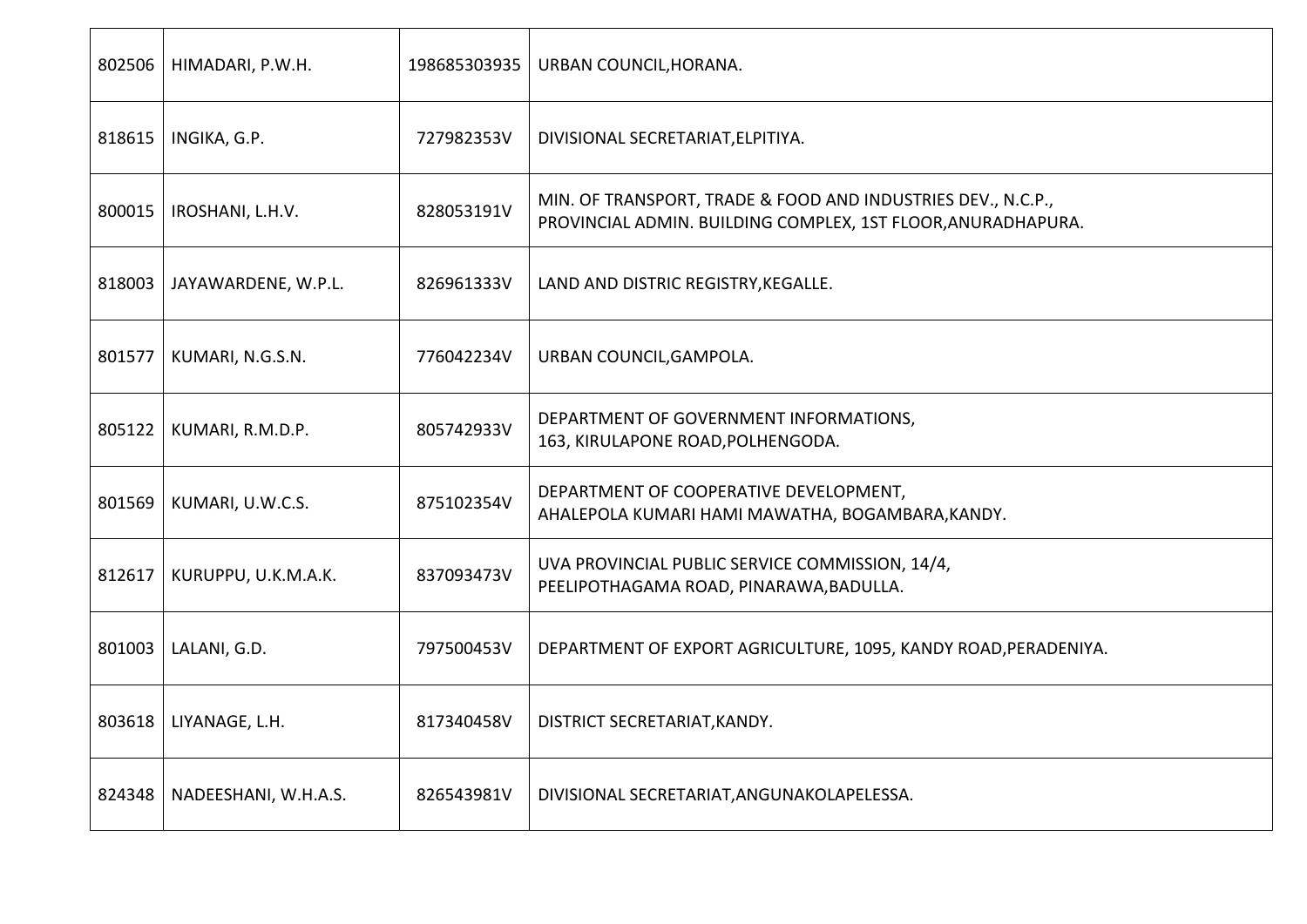| 800244 | NIROSHINI, D.G.S.C.  | 795850864V | INTERNAL AUDIT BRANCH, DEPARTMENT OF EXAMINATIONS,<br>PELAWATTA, BATTARAMULLA.                          |
|--------|----------------------|------------|---------------------------------------------------------------------------------------------------------|
| 819280 | PADMASIRI, K.H.S.D.  | 855092026V | UNIT 3, IRRIGATION DEPARTMENT, 230, BAUDDHALOKA MAWATHA, COLOMBO 7.                                     |
| 811130 | PRADEEP, H.S.        | 852040920V | DIVISIONAL SECRETARIAT, BULATHSINHALA.                                                                  |
| 857297 | PRANAVASORUBI, S.    | 816762707V | PROVINCIAL PUBLIC SERVICE COMMISSION, NORTHERN PROVINCE,<br>393/48, TEMPLE ROAD, JAFFNA.                |
| 800139 | PUBUDANGANI, H.I.    | 865582099V | ASST. COMMISSIONER'S OFFICE OF CO-OPERATIVE DEVELOPMENT,<br>NEW ADMIN. COMPLEX, SIRIBOPURA, HAMBANTOTA. |
| 821152 | RANAWEERA, A.M.L.    | 748011030V | DIVISIONAL SECRETARIAT, MARAWILA ROAD, NATTANDIYA.                                                      |
| 851230 | RATHEESWARAN, T.     | 731240655V | PROVINCIAL SURVEYOR GENERAL OFFICE, KUDIYIRUPPU, VAVUNIYA.                                              |
| 807478 | RATHNASEKARA, L.K.P. | 876300141V | PROVINCIAL PUBLIC SERVICE COMMISSION (WESTERN PROVINCE),<br>109, 2ND FLOOR, MAHA VEEDIYA, BATTARAMULLA. |
| 819131 | RATHNAYAKE, K.K.P.S. | 747400237V | DEPARTMENT OF INLAND REVENUE,<br>CHITTAMPALAM A GARDINER MAWATHA, COLOMBO 2.                            |
| 814920 | RATHNAYAKE, K.M.J.K. | 792443214V | MINISTRY OF PUBLIC ADMINISTRATION AND MANAGEMENT,<br>INDEPENDENCE SQUARE, COLOMBO 7.                    |
| 807869 | RUPASINGHE, S.D.P.K. | 803084106V | LAND TITLE SETTLEMENT DEPARTMENT, REGIONAL OFFICE, 54,<br>PULATHISIGAMA, HINGURAKGODA.                  |